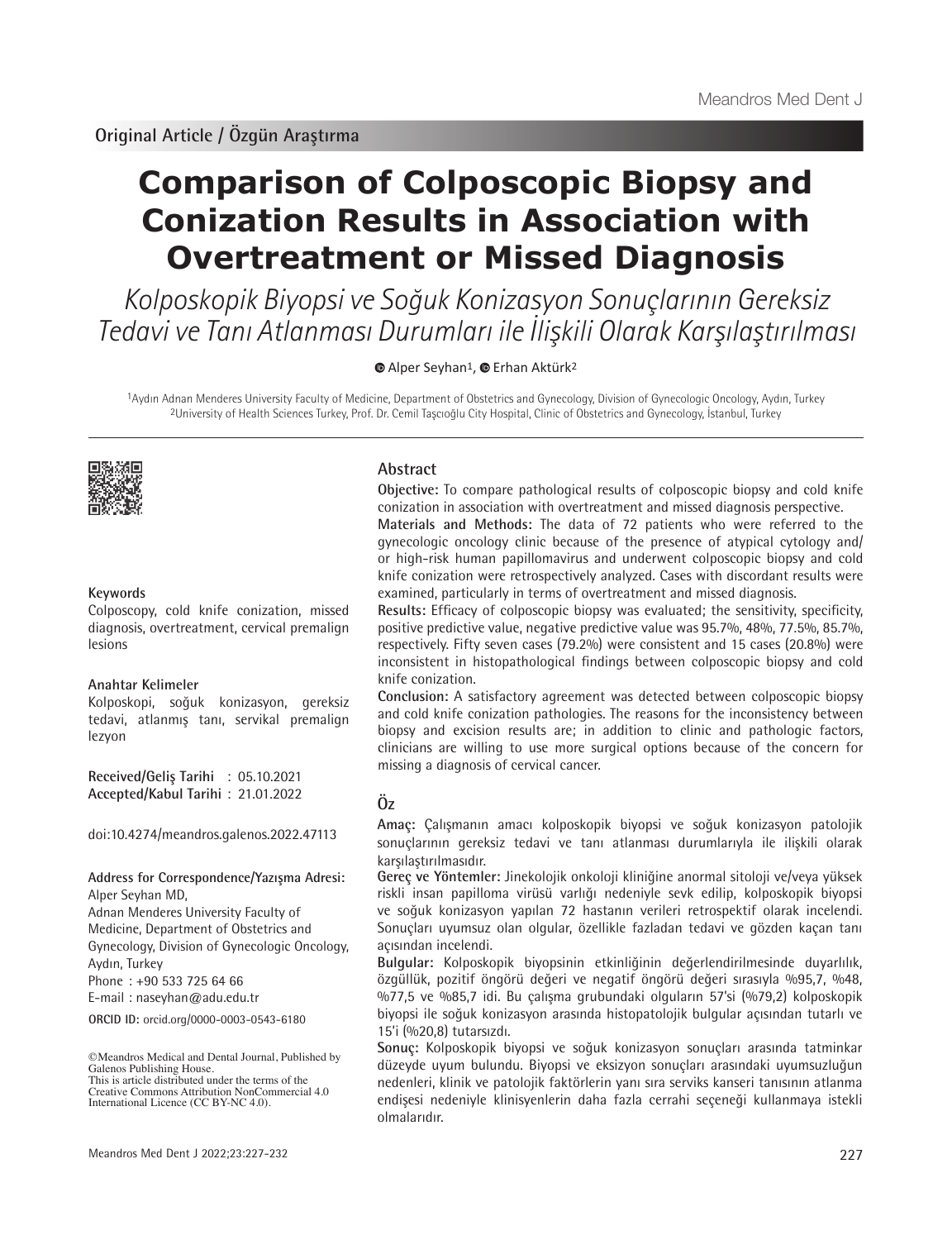# **Introduction**

Cervical cancer is most common gynecologic cancer in the world (1). Cervical cytology and/ or high risk human papillomavirus [HPV (hrHPV)] tests are basic screening methods for prevention of cervical malignancies. In the presence of abnormal cytology and/or hrHPV results; main procedure for detecting cervical intraepithelial lesion is colposcopic examination and followed by cervical biopsies if any suspicious lesion was detected. With colposcopic examination, patients are selected for excisional procedures as cold knife conization (CKC) or loop electrosurgical excision procedure (LEEP) if the biopsy results were cervical intraepithelial neoplasia (CIN)-2 or higher (CIN-2+) lesions. While 70% of CIN-1 lesions can dissappear in a year, 30% and 12% of CIN-2+ lesions can progress to CIN-3 and carcinoma respectively (2). For these reasons; excisional procedures are important to get definitive pathological diagnosis and therapeutic effect. In comparison with LEEP procedure; cautery artefacts in surgical borders are rarely seen in conization while excised tissue volum is much more than LEEP. This can be negative factor for patients' obstetric outcome. After colposcopic examiation, instead of cervical biopsy, "see and treat" strategy with LEEP procedure is another management strategy. Although it is commonly applied, overtreatment ratios are higher than standard method (3). According to some studies which are support "see and treat" strategy, increased false negative ratios (30%) were seen with colposcopic biopsy (4). While small number of studies that confirmed high consistency between the pathologic results of CKC and colposcopic biopsy (5), many of others found up to 50% of false negative rates (6). Clinicians feel anxiety from this controversial situation as overtreatment or missed diagnosis for patients. This study aimed to investigate inconsistency between the colposcopic biopsy and CKC pathology results of patients with an abnormal cytology and/or hrHPV+ test. Furthermore, according to our findings; we aimed to discuss clinicians' tendency about the reality between the overtreatment and misseddiagnosis.

# **Materials and Methods**

In this study; the data of patients who were referred to Adnan Menderes University Faculty of Medicine,

Department of Gynecologic Oncology between July 2018 and December 2020 due to the presence of abnormal cytology and/or hrHPV and underwent colposcopic biopsy and CKC were retrospectively analyzed. This study was approved by Ethics Commitee of Adnan Menderes University Faculty of Medicine with a protocol number 2021/125 (date: 24.06.2021). The study was conducted in accordance with the ethical principles stated in the Declaration of Helsinki. Referred patients had cotest or only cytology results. According to American Society for Colposcopy and Cervical Pathology (ASCCP) 2020 guidelines, triage was applied for colposcopic examination and 332 patients among 437 referred patients underwent colposcopy and simultaneous biopsy procedures. The study included 72 patients who underwent excisional procedure due to CIN2+ lesion detected in colposcopic biopsy or suspicious lesion in colposcopy (Figure 1). In the colposcopy, patients were examined with the Carl Zeiss Colposcopy device (Carl Zeiss, Oberkochen, Germany) at magnifications between x6 and x40. Lesion control was performed by direct examination before colposcopy. Afterwards, 3-5% acetic acid was applied and after waiting for one minute, the examination was carried out. Acetowhite area, mosaic pattern, atypical vascularization, papillary structure, presence of ulceration were accepted as basic pathological findings. One to four biopsies were taken from the pathologically evaluated areas. Simultaneous endocervical curettage (ECC) was performed during the biopsy procedures of all cases. CKC and ECC were performed in 72 patients after evaluating the results of colposcopic biopsy in the light of ASCCP 2020 guidelines. Before the CKC procedure, Lugol application was made and unstained areas (Schiller Test +) were taken into surgical margins. Exclusion criteria from the study were the presence of a previous history of surgical and medical treatment for the cervix uteri, inadequate colposcopy cases, and a history of CIN.

### **Statistical Analysis**

Statistical analyses were applied using Statistical Package for the Social Sciences (SPSS) version 16.0 (SPSS Inc., Chicago, IL, USA), while clinicopathological variables, including the categorical data, were analyzed as a descriptive method.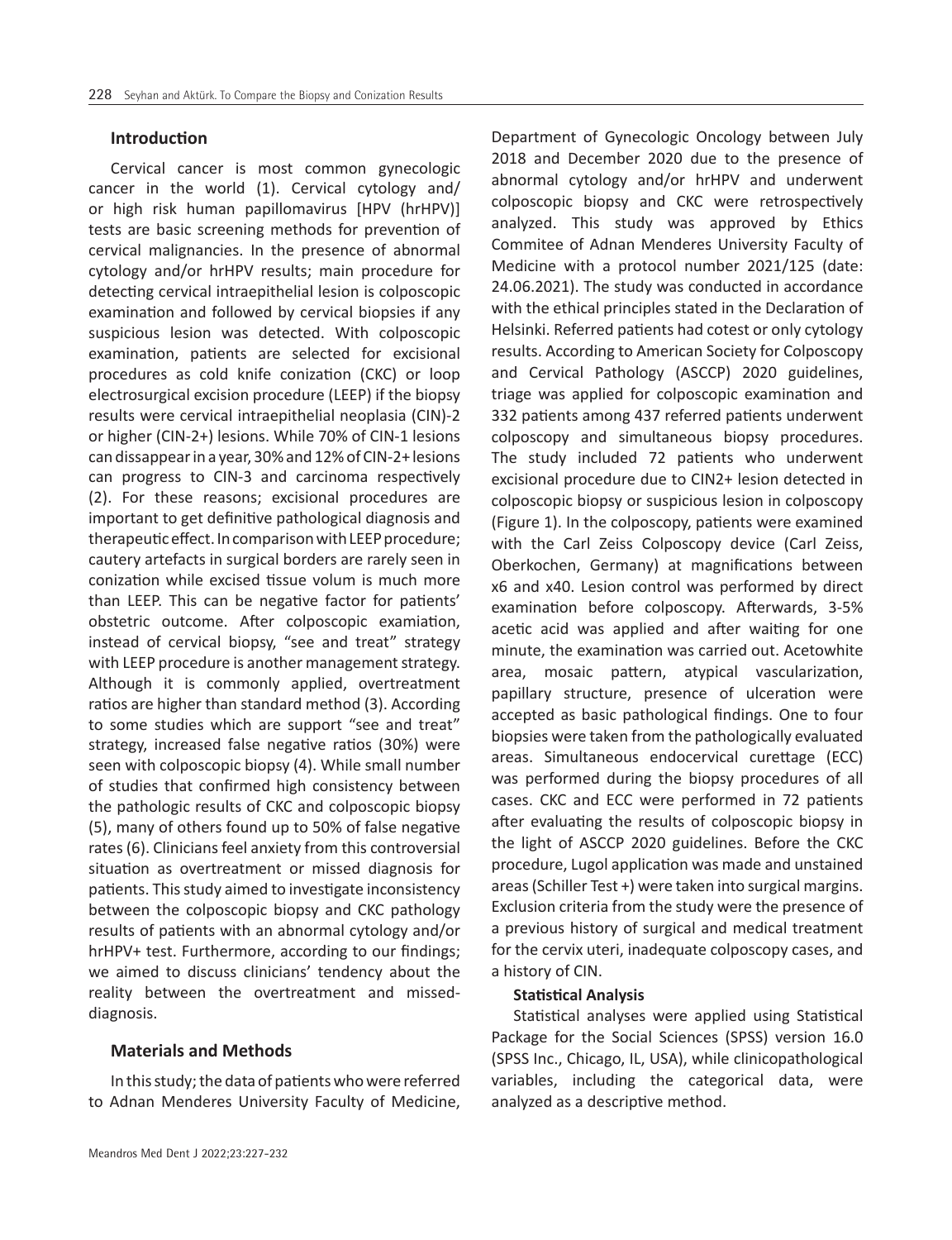# **Results**

The data of 72 patients who underwent CKC and ECC were analyzed retrospectively. The median age in the study group was 41 (minimum 28-maximum 72). Low-grade cytological anomalies [atypical squamous cells undetermined significance (ASCUS), low-grade squamous intraepithelial lesion (LSIL)] was detected in 23 cases (31.9%), while no pathology was found in 28 (38.8%) cases in the smear result. High-grade cytological anomalies [atypical squamous cell cannot



exclude high grade lesion (ASC-H) and high-grade squamous lesion (HSIL)] was detected in 21 cases (29.1%). High risk HPV positivity was found in 52 (72.2%) cases, and HPV-16 and 18 positivity were detected in 40 (55.5%) cases.

CIN-2+ lesion rates in colposcopic biopsy were determined as 81.9%, 100%, 50%, 82.9%, 0% for ASCUS, LSIL, ASC-H, HSIL, AGC cytologies, respectively (Table 1). Rate of suspicious colposcopic findings in low grade and high grade lesions were 11% and 47% respectively. CIN-2+ were detected in 58 (80.5%) cases in biopsies, while they were detected in 47 (65.2%) cases in final pathology (Table 2).

The most common colposcopic biopsy pathology was CIN-2 (41.6%), while CIN-3 was detected mostly in CKC (40.2%) (Table 2).

Surgical margin was positive in 6 (8.3%) patients who underwent CKC. CIN-2 and CIN-3 were found in 4 and 2 patients, respectively. With reconization performed 8 weeks later, CIN-2 lesion was detected in only one case.

In terms of "cytology and histology mismatch", which is an excisional procedure indication; CKC was performed and in only 1 of 9 cases was detected CIN-2+ lesion. When the efficacy of colposcopic findings and biopsy results for CIN-2+ detection were evaluated; Sensitivity, specificity, positive predictive value (PPV) and negative predictive value (NPV) for CIN-2+ lesion of colposcopic findings were 48.9%, 84%, 85.1%, 46.6%, respectively while the sensitivity, specificity, PPV, NPV were determined for biopsy 95.7%, 48%, 77.5%, 85.7%, respectively. Detailed characteristics of **Figure 1.** Study flowchart **Exercise 2. Study flowchart** the cases with inconsistency between biopsy and CKC

| Table 1. Evaluation of cervical cytology findings with the colposcopic biopsy pathologies |          |                          |                       |                      |                |                      |                     |              |  |
|-------------------------------------------------------------------------------------------|----------|--------------------------|-----------------------|----------------------|----------------|----------------------|---------------------|--------------|--|
|                                                                                           |          | <b>Cytologic results</b> |                       |                      |                |                      |                     |              |  |
|                                                                                           |          | <b>Negative</b>          | <b>ASCUS</b><br>n (%) | <b>LSIL</b><br>n (%) | ASC-H<br>n (%) | <b>HSIL</b><br>n (%) | <b>AGC</b><br>n (%) | <b>Total</b> |  |
| Colposcopic<br><b>Biopsy</b>                                                              | Negative | $\overline{0}$           | 1(9.1)                | $\mathbf 0$          | 3(21.4)        | 1(16.7)              | 1(100)              | 6            |  |
|                                                                                           | $CIN-1$  | 3(10.7)                  | 1(9.1)                | $\mathbf{0}$         | 4(28.6)        | $\overline{0}$       | $\Omega$            | 8            |  |
|                                                                                           | $CIN-2$  | 14(50)                   | 5(45.5)               | 7(58.3)              | 4(28.6)        | $\overline{0}$       | $\Omega$            | 30           |  |
|                                                                                           | $CIN-3$  | 11(39.3)                 | 4(36.4)               | 5(41.7)              | 3(21.4)        | 4(66.7)              | $\Omega$            | 27           |  |
|                                                                                           | Cancer   | $\overline{0}$           | $\Omega$              | $\overline{0}$       | $\overline{0}$ | 1(16.7)              | $\Omega$            |              |  |
|                                                                                           | Total    | 28 (100)                 | 11 (100)              | 12 (100)             | 14 (100)       | 6(100)               | 1(100)              | 72           |  |
|                                                                                           |          |                          |                       |                      |                |                      |                     |              |  |

ASCUS: Atypical squamous cells undeterminted significance, LSIL: Low grade Cervical Intraepithelial Lesion, ASC: Atypical squamous cell, ASC-H: Atypical squamous cell, Cannot Exclude High-Grade Squamous Intraepithelial Lesion, HSIL: High-grade cervical ıntraepithelial lesion, AGC: Atypical glandular cell, CIN: Cervical ıntraepithelial neoplasia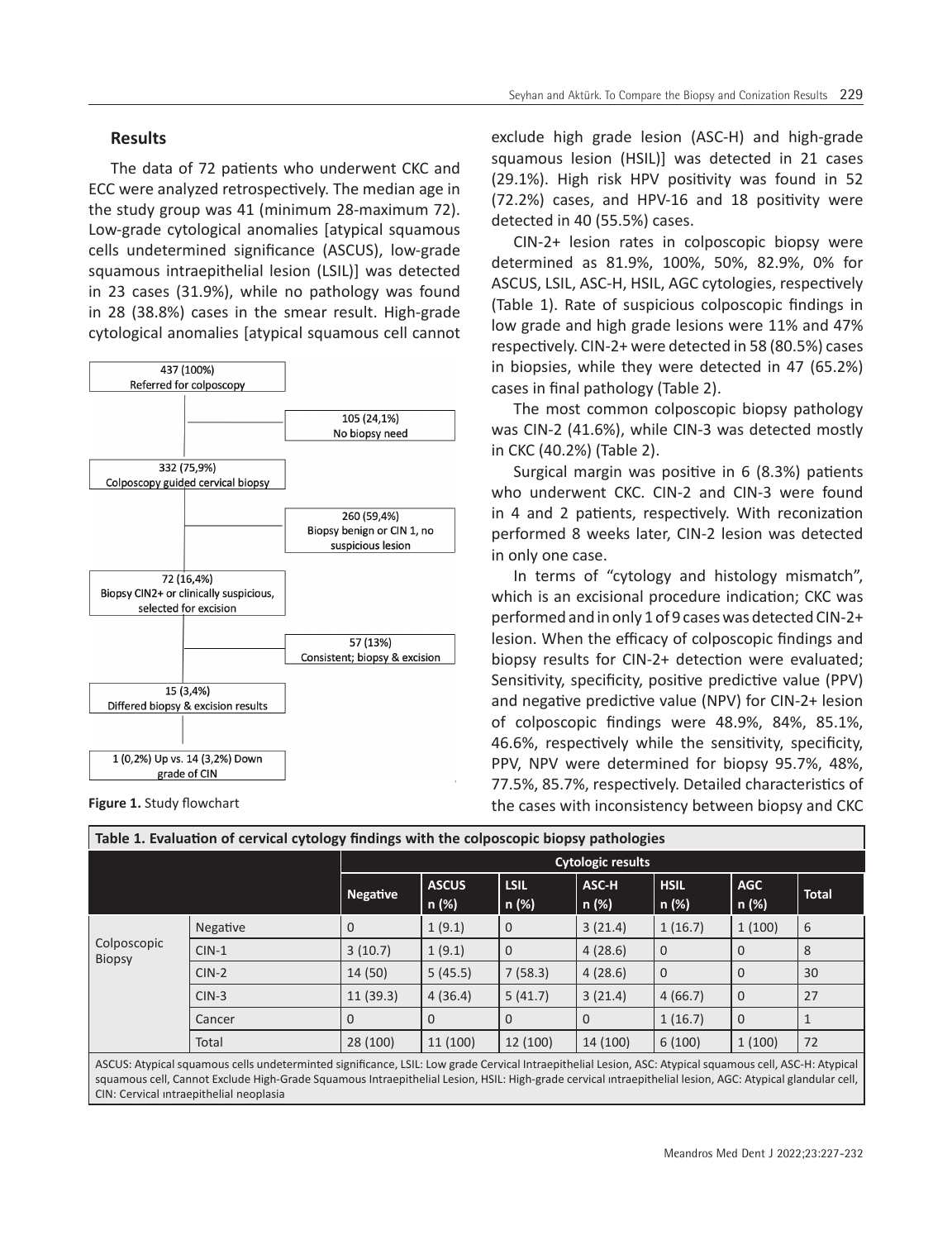| Table 2. Evaluation of colposcopic biopsy pathologies with the final (conization) pathology results                                                      |          |          |                |                        |                           |                 |              |                     |                    |  |
|----------------------------------------------------------------------------------------------------------------------------------------------------------|----------|----------|----------------|------------------------|---------------------------|-----------------|--------------|---------------------|--------------------|--|
| <b>Normal</b><br>n (%)                                                                                                                                   |          |          |                | Agreement <sup>*</sup> |                           |                 |              |                     |                    |  |
|                                                                                                                                                          |          |          | CIN-I<br>n (%) | <b>CIN-II</b><br>n (%) | <b>CIN-III</b><br>  n (%) | Cancer<br>n (%) | <b>Total</b> | <b>Yes</b><br>n (%) | <b>No</b><br>n (%) |  |
| Colposcopic<br>biopsy                                                                                                                                    | Normal   | 2(18.1)  | 2(14.2)        | 0(0)                   | 2(6.8)                    | 0(0)            | 6            | 4(66.6)             | 2(33.3)            |  |
|                                                                                                                                                          | CIN-I    | 5(45.4)  | 3(21.4)        | 0(0)                   | 0(0)                      | 0(0)            | 8            | 8(100)              | 0(0)               |  |
|                                                                                                                                                          | $CIN-II$ | 3(27.2)  | 9(64.2)        | 10(71.4)               | 7(24.1)                   | 1(25)           | 30           | 18(60)              | 12 (40)            |  |
|                                                                                                                                                          | CIN-III  | 1(9.09)  | 0(0)           | 4(28.5)                | 20(68.9)                  | 2(50)           | 27           | 26(96.2)            | 1(3.7)             |  |
|                                                                                                                                                          | Cancer   | $\Omega$ | 0(0)           | 0(0)                   | 0(0)                      | 1(25)           |              | 1(100)              | 0(0)               |  |
|                                                                                                                                                          | Total    | 11 (100) | 14 (100)       | 14 (100)               | 29(100)                   | 4(100)          | 72           | 57(79.1)            | 15(20.8)           |  |
| CINI: Convictive introportibolial locion "parmal pathology and CINI Llocions were isolated as a group from CINI U (CINI) CINI U cancer) group of locions |          |          |                |                        |                           |                 |              |                     |                    |  |

CIN: Cervical ıntraepithelial lesion, \* normal pathology and CIN-I lesions were isolated as a group from CIN-II+ (CIN-II, CIN-III, cancer) group of lesions

**Table 3. Cases with discrepancy between colposcopic biopsy and conization**

| Patient                                                                                                                                            | <b>Menopausal status</b> | Cytology     | <b>HPV</b> | Colposcopic sign    | <b>Biopsy</b><br>pathology | <b>Excision</b><br>pathology | Pathology<br>up/down |  |
|----------------------------------------------------------------------------------------------------------------------------------------------------|--------------------------|--------------|------------|---------------------|----------------------------|------------------------------|----------------------|--|
| $1*$                                                                                                                                               | Postmenopausal           | Normal       | $35+$      | <b>None</b>         | CIN-II                     | CIN-I                        |                      |  |
| $\overline{2}$                                                                                                                                     | Postmenopausal           | ASC-H        | $16+$      | Acetowhite change + | <b>Cervicitis</b>          | CIN-III                      | ↑                    |  |
| $\overline{3}$                                                                                                                                     | Premenopausal            | Normal       | Negatif    | Ulceration          | CIN-II                     | Cervicitis                   | ↓                    |  |
| $\overline{4}$                                                                                                                                     | Postmenopausal           | Normal       | $16+$      | None                | CIN-II                     | Cervicitis                   | ↓                    |  |
| 5                                                                                                                                                  | Premenopausal            | Normal       | $16+$      | <b>None</b>         | CIN-II                     | CIN-I                        | ↓                    |  |
| $6*$                                                                                                                                               | Premenopausal            | Normal       | $59+$      | None                | CIN-II                     | CIN-I                        | ↓                    |  |
| 7                                                                                                                                                  | Premenopausal            | <b>ASCUS</b> | $16+$      | None                | CIN-III                    | Normal                       | ↓                    |  |
| 8                                                                                                                                                  | Premenopausal            | Normal       | $16+$      | None                | CIN-II                     | CIN-I                        | ↓                    |  |
| 9                                                                                                                                                  | Premenopausal            | <b>ASCUS</b> | $16+$      | None                | CIN-II                     | CIN-I                        | ↓                    |  |
| 10                                                                                                                                                 | Premenopausal            | ASC-H        | $59+$      | Mosaic pattern      | CIN-III                    | CIN-I                        | ↓                    |  |
| 11                                                                                                                                                 | Postmenopausal           | ASC-H        | Yok        | None                | CIN-II                     | Normal                       | ↓                    |  |
| 12                                                                                                                                                 | Premenopausal            | LSIL         | $16+$      | <b>None</b>         | CIN-II                     | Normal                       | ↓                    |  |
| 13                                                                                                                                                 | Premenopausal            | <b>ASCUS</b> | $58+$      | None                | CIN-II                     | CIN-I                        | ↓                    |  |
| 14                                                                                                                                                 | Premenopausal            | <b>LSIL</b>  | $35+$      | None                | CIN-II                     | CIN-I                        |                      |  |
| 15                                                                                                                                                 | Postmenopausal           | <b>ASCUS</b> | $16+$      | Acetowhite change+  | CIN-III                    | Normal                       |                      |  |
| CIN: Cervical intraportibalial neonlasia ASC-H; Atynical squamous cell cannot evclude bigh-grade squamous intraportibelial lesion ASCIJS: Atynical |                          |              |            |                     |                            |                              |                      |  |

CIN: Cervical intraepithelial neoplasia, ASC-H: Atypical squamous cell, cannot exclude high-grade squamous ıntraepithelial lesion, ASCUS: Atypical squamous cells undeterminted significance, LSIL: Low grade cervical ıntraepithelial lesion, 'Colposcopic biopsies were applied in these cases because of the persistance of Hr-HPV for 2 years

results were presented in Table 3. In 20.8% (n=15/72) of cases were inconsistent between biopsy and CKC. When 15 cases with discordance were examined; The degree of lesion in excision was found to be lower in all except 1 case (6.6%) (Figure 1).

# **Discussion**

Cervical cytology and hr-HPV screening are basic methods in cervical cancer screening strategy. Particularly; CIN-2+ lesions should be recognized correctly because of the risk of progression to invasive cancer.

When the final pathology results were compared with biopsy; CIN-2+ lesion was detected in CKC and biopsy procedures 65.2% and 80.5%, respectively. 22.4% of cases with CIN-2+ in biopsy were reported as CIN-1 or less in CKC. In many studies, this rate was reported in the range of 11-18% (7-10). In the present study, the sensitivity, specificity, PPD and NPD in detecting CIN-2+ lesions of biopsy were respectively; 95.7%, 48%, 77.5%, 85.7% were determined. After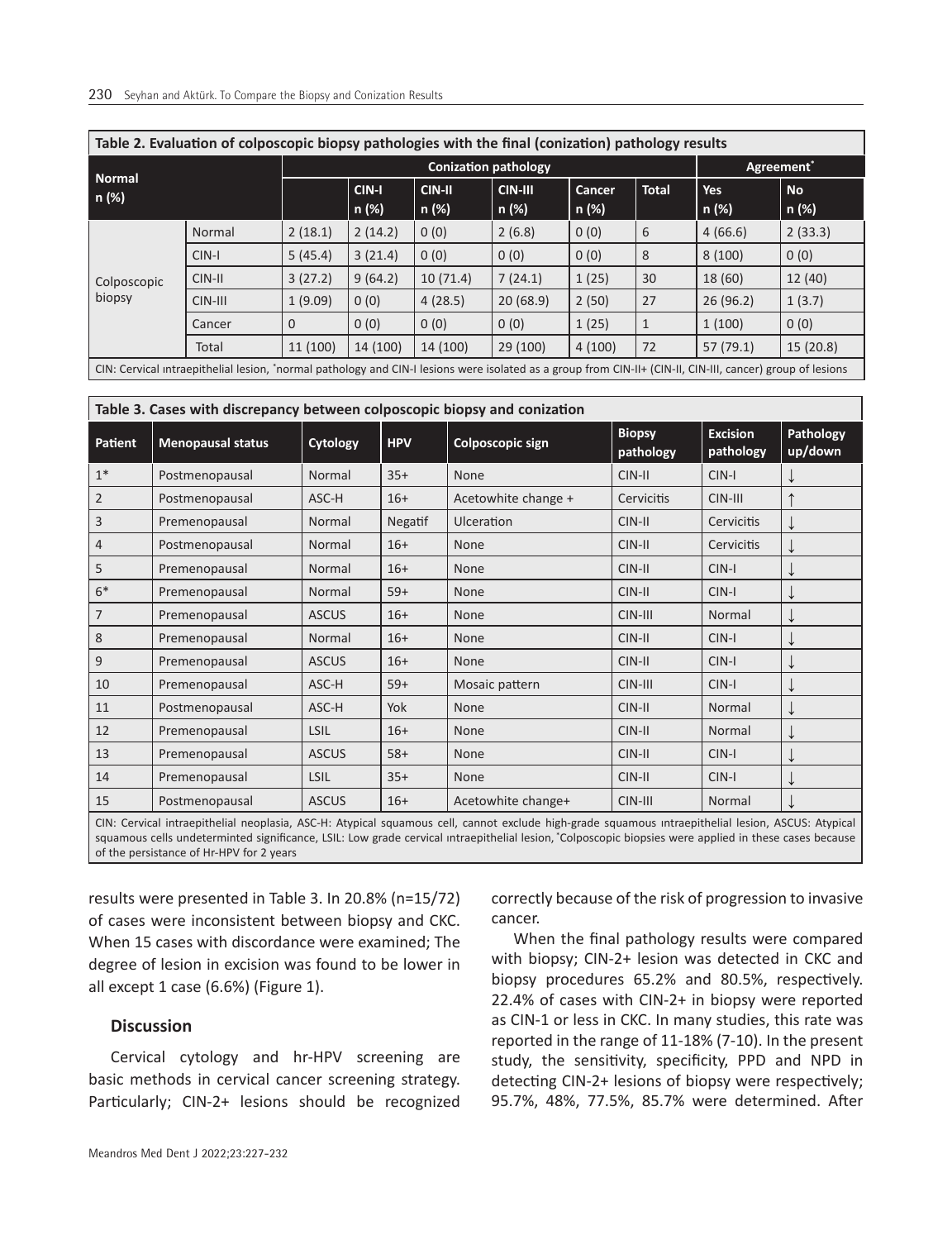all; 79.1% agreement was detected between biopsy and CKC results. Agreement rates of 40.8% and 86% were found in two different studies (7,11). Invasive carcinoma cases unlike the CIN lesions were the main reason of lower overall agreement rate (40.8%) (7). The discordance between biopsy and CKC pathologies were detected in 15 cases. In only one case, the biopsy result was chronic cervicitis, while the CKC pathology was indicated as CIN-3. In all other cases, CIN-1 or normal pathology was found in the final pathology.

The reasons for this difference can be; totally excision of locally displastic areas with biopsy, evaluation of materials obtain from biopsy and excision by different and non-gynecopathologist and immune reaction may develop in the period between biopsy and CKC. In addition to the 6-50% probability of spontaneous regression of CIN-2+ lesions (12), the biopsy procedure itself can produce an inflammatory response-mediated immune reaction. Immunohistochemical p16 analysis is one of the methods that can be effective in reducing the discordance between CKC and biopsy results (13). The lack of p16 immunohistochemical staining data in pathological reports is one of the limitations of our study. Finally, another explanation for the presence of overtreatment status in 14 cases; probability of missing cervical cancer diagnosis is the clinician's main concern about this subject. In our opinion, clinicians prefer overtreatment instead of missing cervical cancer.

In this study, one or more suspicious lesions were observed on colposcopy in 37.5% of the cases who underwent CKC. It was reported that, a suspicious colposcopic finding was observed in 47% of the cases (14), while the other studies also revealed the inability of colposcopic examination to distinguish low-grade and high-grade cervical lesions (7). Similarly, in two different studies, the rate of compliance with colposcopic examination and pathology was found to be 59.3% and 57.9% respectively (14,15). CIN-2+ lesions were detected in 53.3% of the cases without suspicious lesions in colposcopic examination, and no suspicious colposcopic finding was detected in 62.5% of all excision cases; it is probably related to the inadequacy of the colposcope technology and pathologist' experience. The lack of a gynecopathologist is limiting factor in our study.

The sensitivity of the existence of suspicious lesion

in colposcopy in terms of CIN-2+ lesion detection power was 48.9%, specificity 84%, PPD 85.1%, NPD 46.6%. In some studies, the sensitivity rates for detecting CIN-2+ lesions was found to be in the range of 49-61% (16,17). Therefore, it was observed that there was no colposcopic finding in approximately 30-50% of CIN-2+ cases. However, Mitchell et al. (18) reported that, sensitivity and specificity were found to be 85% and 69%, respectively. When the modified Swede Colposcopic index was used, the sensitivity, specificity, PPV, NPV, accuracy rates in detecting highgrade lesions were found to be 84.2%, 96.2%, 96%, 85%, and 90%, respectively when the cut-off score was measured as >11 in modified Swede Colposcopic index (19).

Surgical margin positivity was detected in n=6 (8.1%) cases of CKC, and CIN-2 lesion was detected in only 1 case in the reconization procedure performed 8 weeks after these. It was reported that, surgical margin positivity was found in 12% of low-grade cytological lesions and 40% in high-grade cytological lesions (20). The increased surgical margin positivity rates may be related with "see and treat" strategy and LEEP procedure in their study. In a meta-analysis including 35,100 cases; surgical margin positivity was found at a rate of 23% after excision in CIN lesions including all grades or cancer cases (21). But this rate varied between 17.8% and 25.9% according to subgroups of surgery (LEEP, CKC or laser conization) in this study (21). The possible reasons for low positivity of surgical margins in the present study; CKC were performed in all cases instead of LEEP and all conization procedures were performed by single gynecologic oncologist. Supporting the fact that the surgical margin positivity rate increases in LEEP procedures with lesions covering >2/3 of the cervix (22), >50 years of age, ECC positivity, >2 gravida, and high HPV load.

# **Conclusion**

This study and many other studies revealed the insufficiency of colposcopic findings to distinguish low grade and high grade cervical lesions. If we look at it from the perspective of biopsy and CKC; in present study, 79.1% agreement was found between biopsy and CKC results. In our opinion, reasons for the inconsistency between biopsy and excision results are; in addition to clinic and pathologic factors,